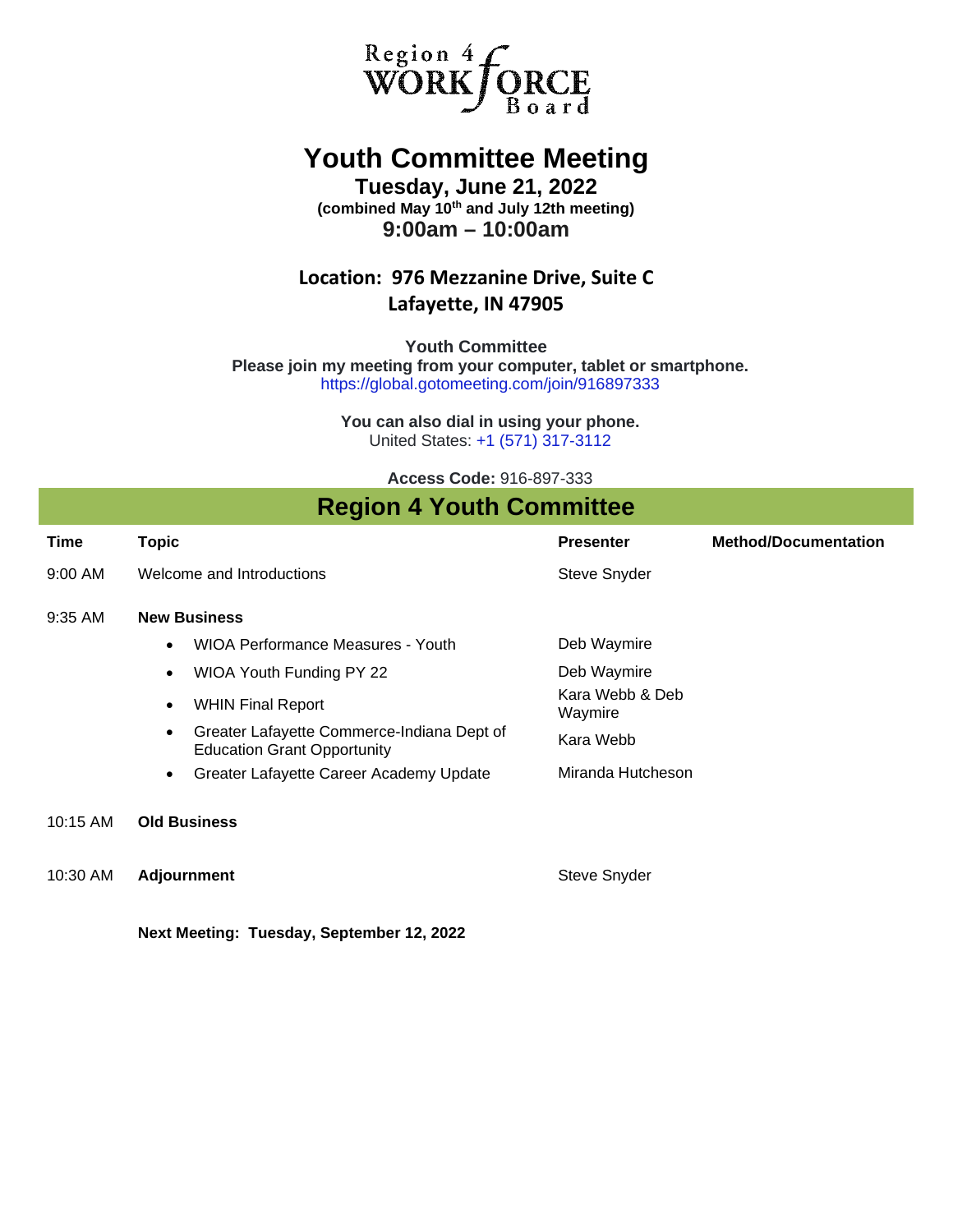#### **PY'21 WIOA Youth MEASURES**

#### **ROLLING FOUR QUARTERS**

**Report Date: 7/1/2021 -3/31/2021**

| Employment 2Q<br>LWIB |        | Employment $4Q^2$ |        |        | Credential Attainment <sup>2</sup> |               |        | Median Earnings 2Q |               |         | Measurable Skill Gain <sup>3</sup> |               |        | Participants |               |        |               |                   |                     |
|-----------------------|--------|-------------------|--------|--------|------------------------------------|---------------|--------|--------------------|---------------|---------|------------------------------------|---------------|--------|--------------|---------------|--------|---------------|-------------------|---------------------|
|                       | Actual | Goal              | Met?   | Actual | Goal                               | Met?          | Actual | Goal               | Met?          | Actual  | Goa                                | Met?          | Actual | Goal         | Met?          | Served | Participant % | <b>Allocation</b> | <b>Allocation %</b> |
| Region 1              | 80.7   | 77.6              | Excee  | 81.6   | 78.7                               | <b>Exceed</b> | 66.1   | 62.5               | <b>Exceed</b> | \$3,705 | \$3,447                            | <b>Exceed</b> | 65.7   | 48.9         | <b>Exceed</b> | 1,018  | 28%           | 5,082,899         | 35%                 |
| Region 2              | 81.3   | 75.2              | Exceed | 80.8   | 73.7                               | <b>Exceed</b> | 54.7   | 61.6               | Meet          | \$3,274 | \$3,284                            | Meet          | 49.3   | 36.9         | <b>Exceed</b> | 419    | 11%           | 906,573           | 6%                  |
| Region 3              | 90.2   | 71.5              | Excee  | 92.1   | 74.1                               | <b>Exceed</b> | 92.3   | 62.3               | <b>Exceed</b> | \$4.340 | \$2,880                            | <b>Exceed</b> | 86.2   | 39.2         | <b>Exceed</b> | 529    | 14%           | 974.893           | 7%                  |
| <b>Region 4</b>       | 80.0   | 77.1              | Exceed | 82.2   | 76.2                               | <b>Exceed</b> | 84.3   | 63.5               | <b>Exceed</b> | \$4,010 | \$3,352                            | <b>Exceed</b> | 76.5   | 45.5         | <b>Exceed</b> | 307    | 8%            | 780,835           | 5%                  |
| Region 5              | 79.1   | 80.2              | Meet   | 79.3   | 76.3                               | <b>Exceed</b> | 67.8   | 66.8               | <b>Exceed</b> | \$3,830 | \$3,389                            | <b>Exceed</b> | 68.9   | 52.8         | Exceed        | 430    | 12%           | 867,100           | 6%                  |
| Region 6              | 81.3   | 72.0              | Exceed | 78.4   | 74.2                               | <b>Exceed</b> | 71.9   | 58.2               | <b>Exceed</b> | \$3,508 | \$3,109                            | Exceed        | 47.5   | 47.9         | Meet          | 109    | 3%            | 682.529           | 5%                  |
| Region 7              | 82.4   | 78.4              | Exceed | 74.6   | 76.4                               | Meet          | 71.9   | 63.0               | <b>Exceed</b> | \$4,670 | \$3,400                            | <b>Exceed</b> | 62.9   | 44.1         | Exceed        | 87     | 2%            | 1,081,557         | 8%                  |
| Region 8              | 82.8   | 75.9              | Exceed | 82.9   | 75.7                               | <b>Exceed</b> | 62.9   | 60.9               | <b>Exceed</b> | \$4,583 | \$3,976                            | <b>Exceed</b> | 56.7   | 51.3         | Exceed        | 76     | 2%            | .242,432          | 9%                  |
| Region 9              | 81.6   | 80.2              | Exceed | 72.5   | 76.2                               | Meet          | 70.4   | 66.2               | <b>Exceed</b> | \$5,073 | \$3,921                            | <b>Exceed</b> | 56.7   | 49.9         | <b>Exceed</b> | 84     | 2%            | 377.331           | 3%                  |
| Region 10             | 80.0   | 76.8              | Exceed | 81.1   | 75.2                               | <b>Exceed</b> | 68.8   | 64.4               | <b>Exceed</b> | \$4.761 | \$4,347                            | Exceed        | 60.7   | 41.9         | <b>Exceed</b> | 72     | 2%            | 358,238           | 2%                  |
| Region 11             | 90.9   | 80.0              | Exceed | 88.1   | 77.7                               | <b>Exceed</b> | 75.4   | 62.0               | <b>Exceed</b> | \$3,677 | \$3,341                            | <b>Exceed</b> | 77.1   | 50.3         | <b>Exceed</b> | 352    | 10%           | 509,375           | 4%                  |
| Region 12             | 86.7   | 75.5              | Exceed | 79.0   | 72.8                               | <b>Exceed</b> | 88.0   | 61.1               | <b>Exceed</b> | \$3,991 | \$3,169                            | <b>Exceed</b> | 36.1   | 33.7         | Exceed        | 175    | 5%            | .534.270          | 11%                 |
| Statewide             | 82.7   | 78.4              | Excee  | 82.0   | 79.0                               | <b>Exceed</b> |        | 62.0               | Exceed        | \$3,799 | \$3,341                            | <b>Exceed</b> | 67.4   | 44.          | Exceed        | 3,658  | 100%          | 14,398,032        | 100%                |